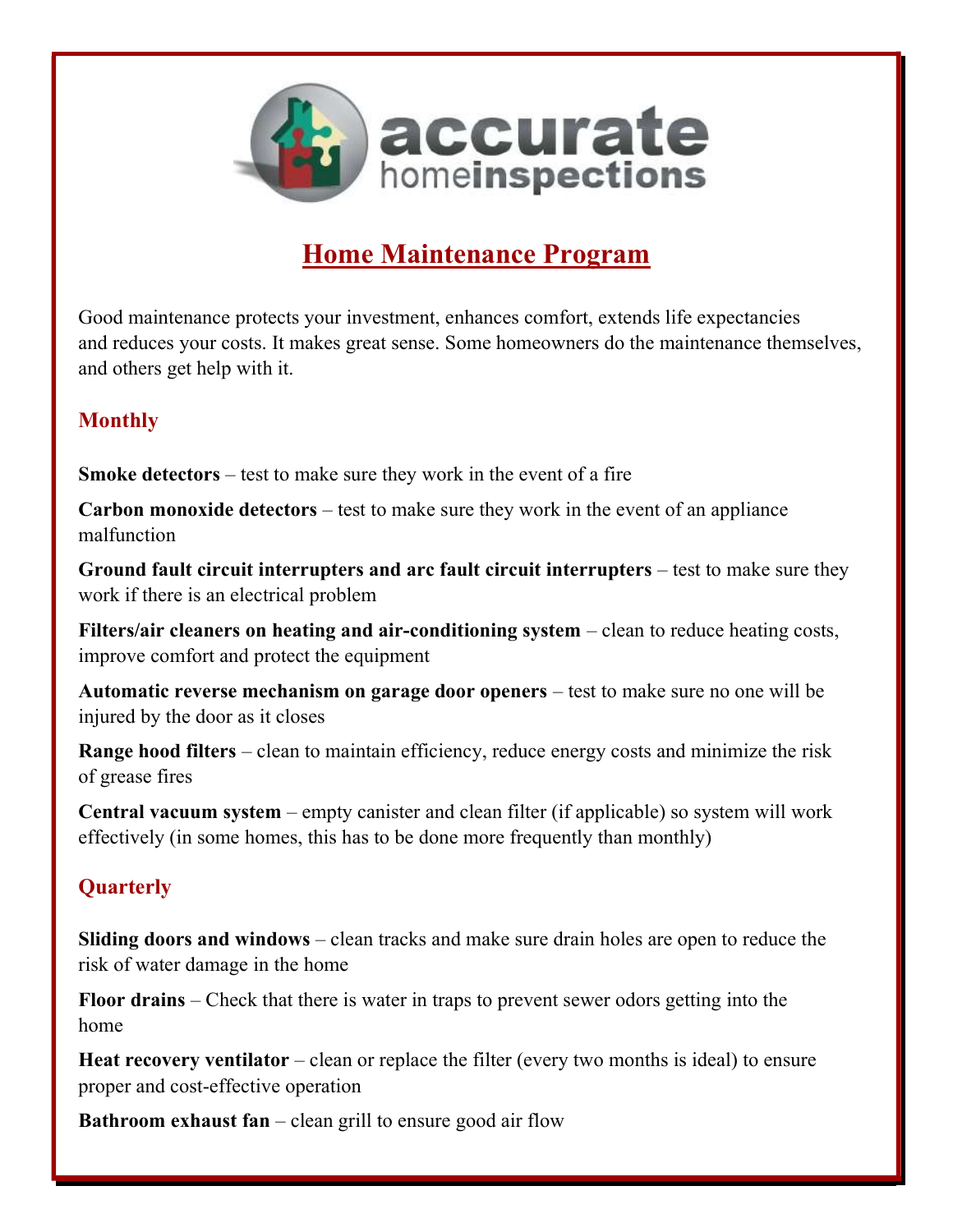# Spring

Gutters – clean to extend the life of the gutters and keep the basement/crawlspace dry

Air-conditioning system – have it serviced before turning it on – to protect the equipment

Humidifier attached to furnace – turn off and shut off the water so we don't get more humidity than we want in the summer

**Clean or replace your**  $HVAC - air$  **filters, air quality is important all year but especially in the** spring with the possibility of snow mould floating around

Test GFCI'S and AFCI'S – all in the house (near sinks, exterior) and in the electrical panel.

Well water – have tested by laboratory to ensure the water is safe to drink (More frequent testing may be appropriate.)

Sump pump – test to make sure it will operate when needed, to avoid flooding

Chimneys for fireplaces and other wood-burning appliances – have inspected and swept as necessary – to reduce the risk of a chimney fire

#### Fall

Gutters – clean to extend the life of the gutters and keep the basement/crawlspace dry

Heating system – service before turning on to protect the equipment Gas fireplace – service with other gas appliances; include fireplace in service plan

Outdoor hose bibs – shut off unless they are frost free to prevent freezing damage to pipes

Hot water heating systems – bleed radiators to remove air so the radiators will keep the house warm

Hot water heating systems – lubricate the circulating pump as needed to extend its life

Humidifier connected to furnace – turn on and open the water supply so that the humidifier will work in the heating season

Humidifiers and central air conditioners – open the damper on the humidifier bypass to allow the humidifier to work in the heating season

Electric baseboard heaters – vacuum to remove dust to increase the efficiency and reduce the risk of fire

Sump pump – test to make sure it will operate when needed, to avoid flooding

Catch basins – test and clean out debris if needed – to make sure they will carry water away

Exterior vents – ensure vent flaps close properly to reduce heat loss and prevent pest entry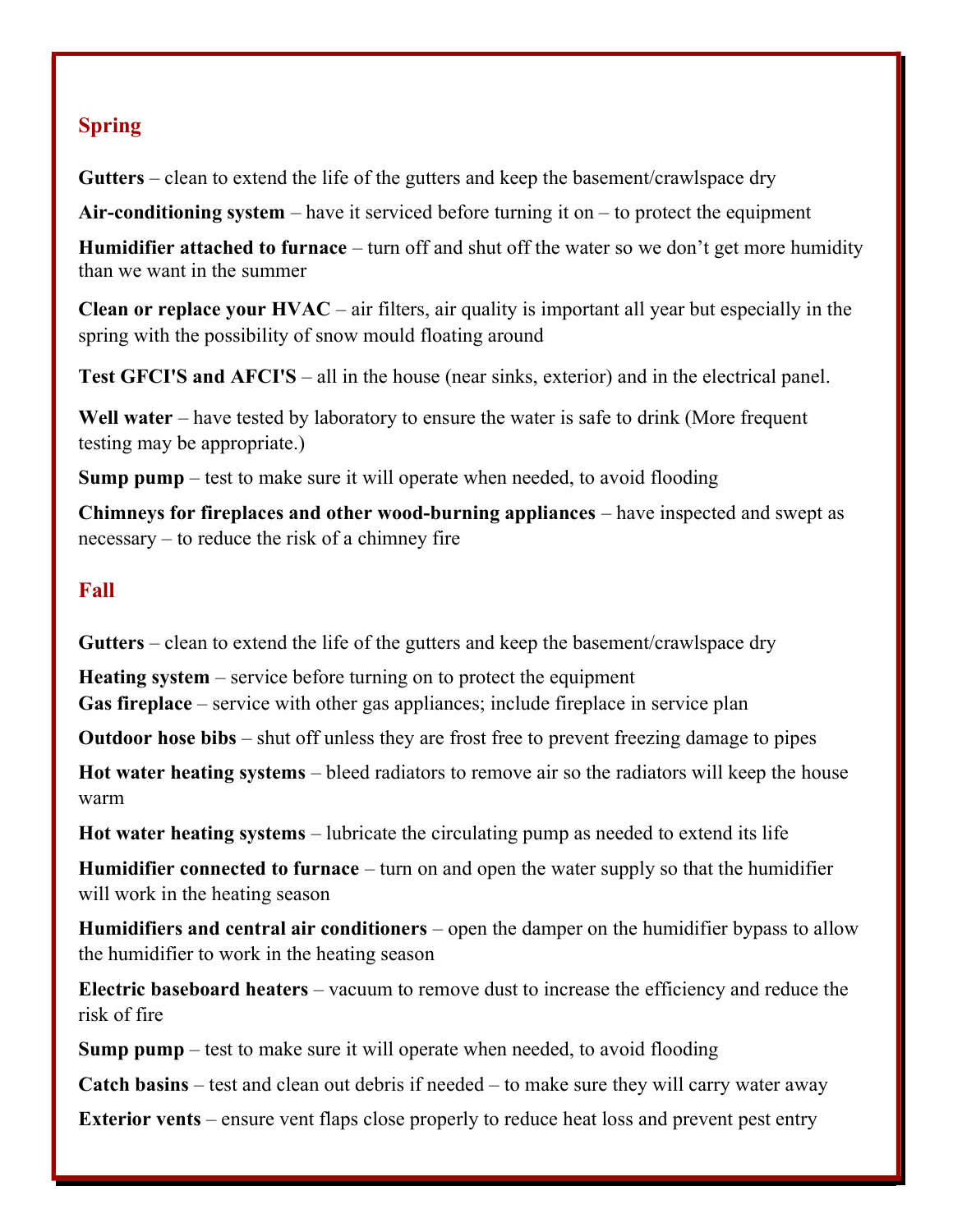#### Annually

Trees and shrubs – trim back at least 3 feet from air-conditioning to allow the air-conditioning to work properly

Trees and shrubs – trim back from walls and roofs to prevent damage caused by branches rubbing against the building and to reduce the risk of pests getting into the home

Vines – trim away from wood building components

Roofing – perform annual inspection and tune-up. This helps maximize the life of roofs. (Often performed by roofer on an annual service agreement)

Bathtub and shower enclosures – check caulking and grout to prevent concealed water damage

Attic – check for evidence of pests and roof leaks to prevent infestations and water damage

Building exterior – inspect for weather tightness at siding, trim, doors, windows, wall penetrations, etc. to prevent concealed water damage

Exterior paint and stain – check and improve as needed to prevent rot in exterior wood. Pay particular attention to wood close to the ground. Wood in contact with soil is prone to rot.

Exterior grade – check that it slopes down away from the building to drain water away from, rather than toward, the foundation. This helps prevent wet basement and crawlspace problems.

Refrigerators and freezers – vacuum coils to improve efficiency and reduce cost

Fire extinguisher – check gauges to make sure they will operate if needed

Garage door hardware – lubricate to ensure the door moves freely

Garage door operator – lubricate to ensure the operator works freely and minimize the load on the electric motor

#### Semi-Annually

Exterior air intakes – clean to ensure that it is clear from debris that can block air from entering any mechanical equipment.

## **Ongoing**

Septic systems – set up a program for regular maintenance and inspection with a local service provider. Tanks are typically pumped out every three years.